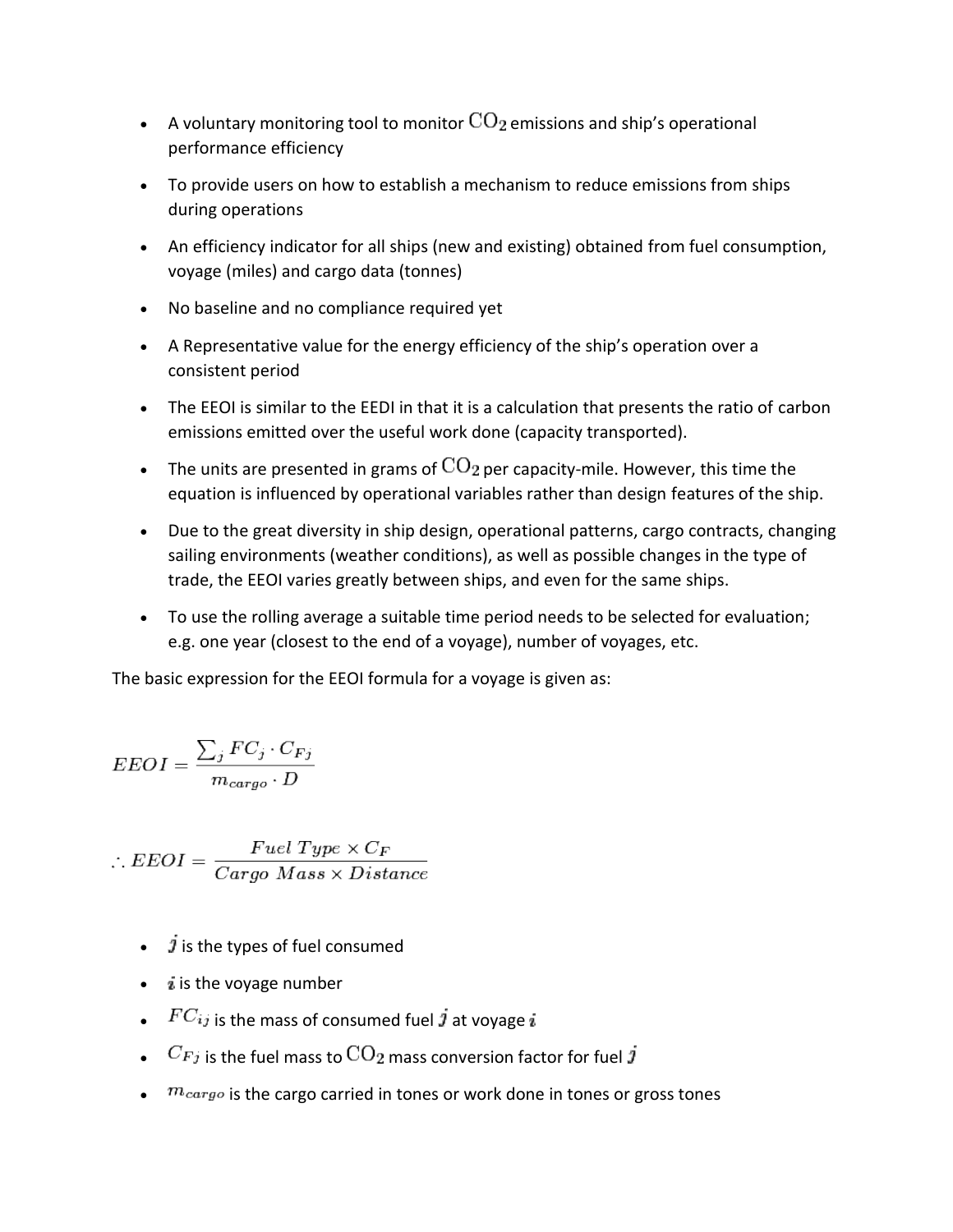$\bullet$   $\quad$   $\,D_i$  is the distance measure in nautical miles for the cargo carried or work done

## **Parameters**

- Real Fuel Consumption
- Distance Sailed
- Cargo Mass carried or Work Done
- Types of Voyage Operations
- Measured and calculated on daily basis

| <b>Type of Fuel</b>             | <b>Reference</b>                          | <b>Carbon Content(by</b><br>mass) | $t_{CO_2}$<br>$C_F$ |
|---------------------------------|-------------------------------------------|-----------------------------------|---------------------|
| Diesel/Gas Oil                  | ISO 8217 Grades DMX through<br><b>DMC</b> | 0.875                             | 3.206000            |
| Light Fuel Oil<br>(LFO)         | ISO 8217 Grades RMA through<br>RMD        | 0.86                              | 3.151040            |
| Heavy Fuel Oil<br>(HFO)         | ISO 8217 Grades RME through<br><b>RMK</b> | 0.85                              | 3.114400            |
| Liquefied                       | Propane                                   | 0.819                             | 3.000000            |
| Petroleum Gas                   | <b>Butane</b>                             | 0.827                             | 3.0.0000            |
| Liquefied<br><b>Natural Gas</b> |                                           | 0.75                              | 2.750000            |

# **Establishing an EEOI**

- Define the period for which EEOI is calculated
- Define data sources for data collection
- Collect data
- Convert data to the appropriate format
- Calculate EEOI

# **Analysis on EEOI values**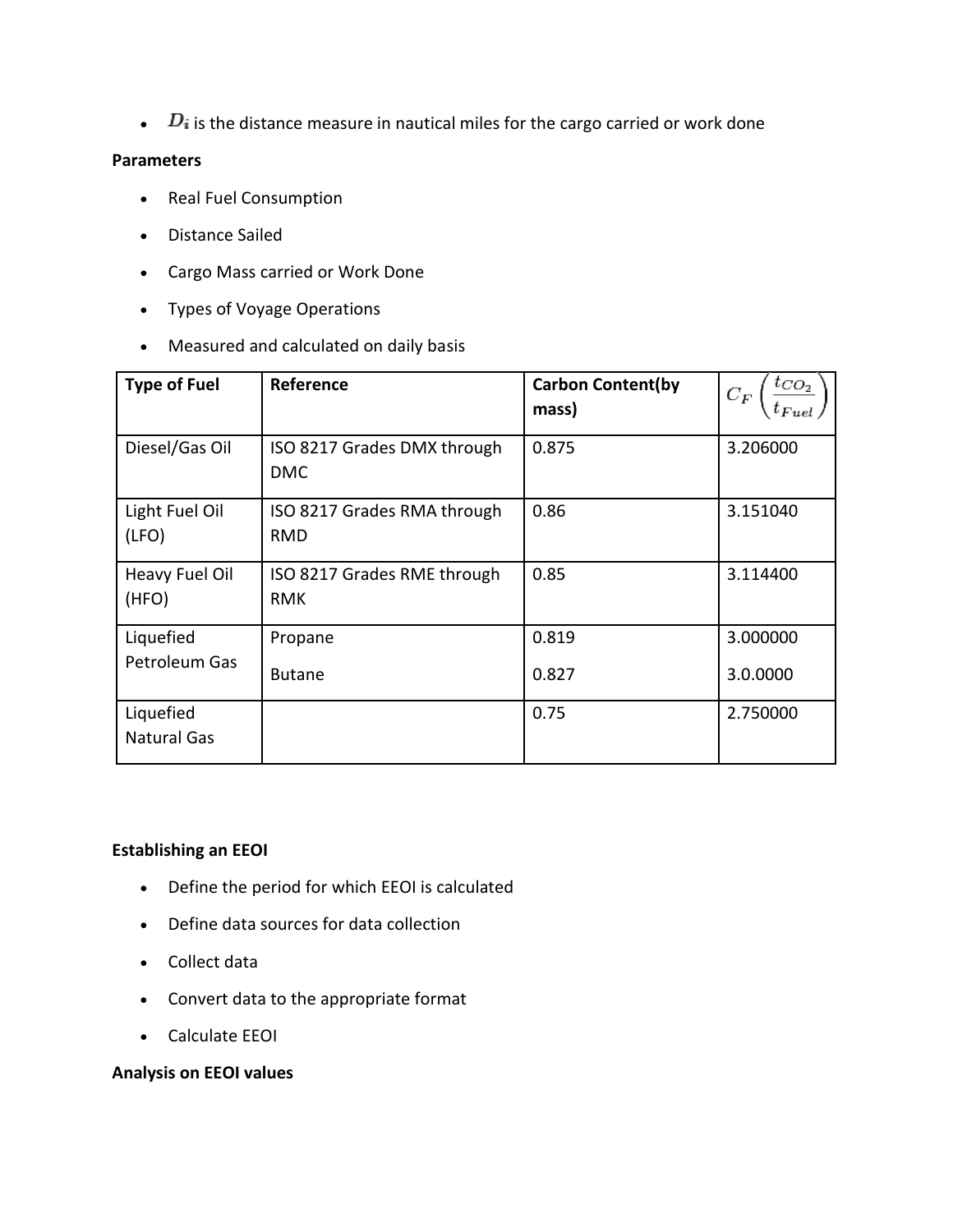#### **High EEOI values**

- High HFO consumption and the low transport work: low energy efficiency in return trip
- LNG cargo during return trip has been very much unloaded in the delivery trip.

#### **Low EEOI values**

- High LNG consumption, Low HFO consumption in deliver trip
- High transport work, Cleaner fuel consumed
- High speed travelled by the vessel results in high duty load
- High demand of fuel and thus high emissions

## **Method of Calculations for EEOI**

- 1. *Transport Work* = *Mass of cargo carried* x *Distance Sailed*
- = *tones* x *Nautical miles*
- = *t.Nm*
- 2.  $CO<sub>2</sub>$  emitted by HFO = Mass of HFO consumed x Conversion Factor
	- $=$  Mass of HFO x 3.1144
	- = tonnes

 $CO_2$  emitted by MDO = Mass of HFO consumed x Conversion Factor

- $=$  Mass of MDO  $\times$  3.206
- = tonnes

 $CO<sub>2</sub>$  emitted by LNG = Mass of LNG consumed x Conversion Factor

- $=$  Mass of LNG x 2.75
- = tonnes